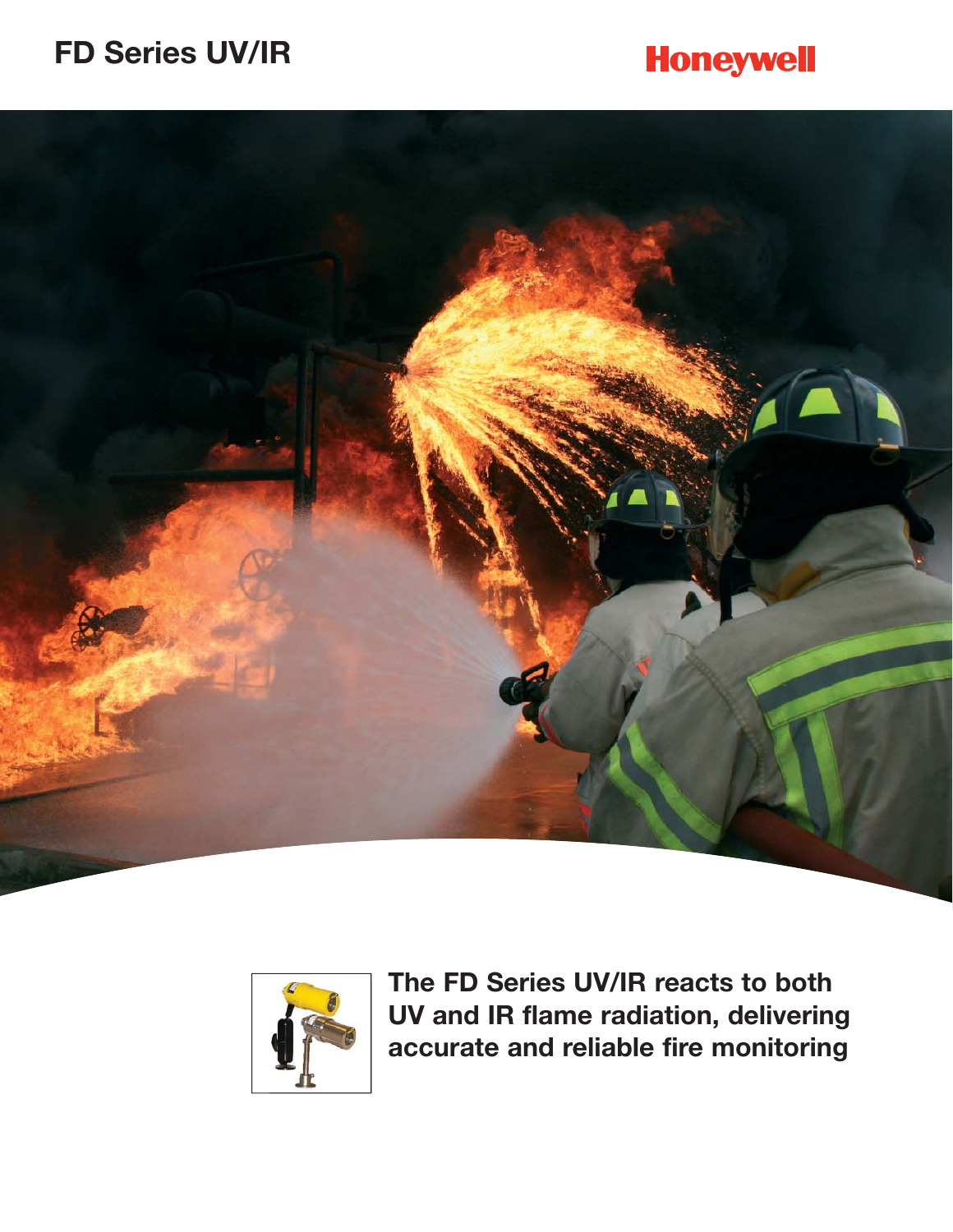# **FD Series UV/IR**



# **Reliable Operation**

- 120° field of view
- Two radiation wavelengths necessary for alarm— minimize false alarm events from lightning, welding, sunlight and radiation
- Manual and automatic testing of optical surfaces— monitors internal electronics
- Operating Range of -50°C to +75°C
- 3 year electronics and 2 year sensor warranty

### **Easy to Use**

- Compact and lightweight for ease of installation
- Fully adjustable swivel mount is included
- User-defined sensitivity and time delay settings
- Built-in testing routines ensure continuous operation

# **Durable Housing**

- Rugged, explosion-proof housing
- Stainless steel option ideal for harsh environments

# **Versatile Design**

• Stand-alone operation or can be connected to a variety of control devices to create a dependable fire monitoring system

**The protection you need and trust. Protect your site and personnel with the FD Series UV/IR flame detector. Two spectrums of radiation must be recognized and confirmed by precisely tuned sensors for the detector to initiate a fire condition, which vastly reduces false alarms.** 



The detector reacts to both UV and IR flame radiation delivering accurate and reliable fire monitoring, yet is immune to arc welding, hot body radiation, lightning or sunlight.

Enclosed in a rugged, explosion-proof housing, the FD Series UV/IR uses the latest in modular microprocessor and UV/IR sensor technology. Capable of stand-alone operation or can be connected to a variety of control devices to create a dependable fire monitoring system. User-defined sensitivity and time delay settings combine with built-in testing routines to ensure continuous, reliable operation.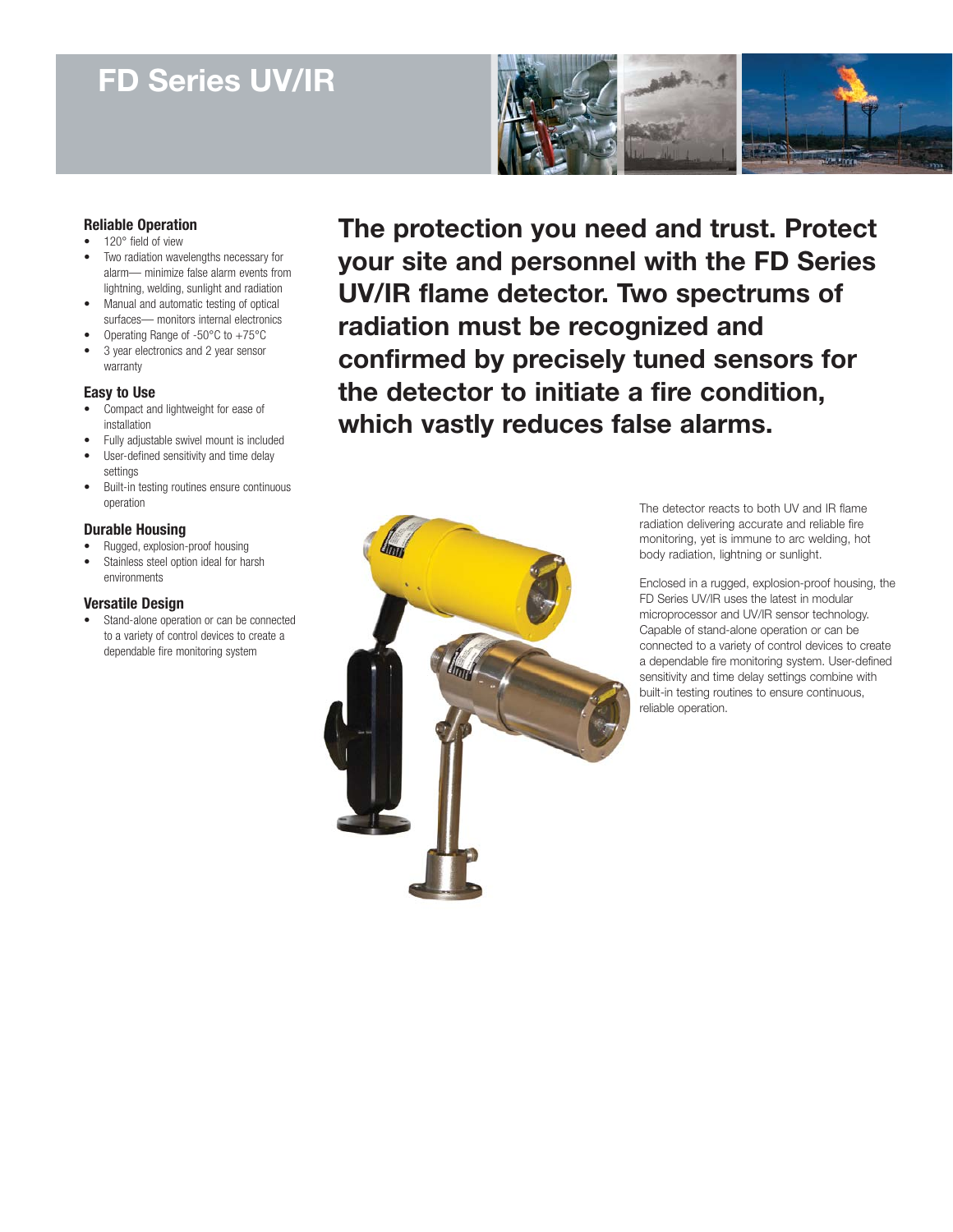# **General Specifications**



| <b>Standard Specifications</b> |                                                                                                                                                                                                                                                                                                                                                                                                                                                                                 |  |  |
|--------------------------------|---------------------------------------------------------------------------------------------------------------------------------------------------------------------------------------------------------------------------------------------------------------------------------------------------------------------------------------------------------------------------------------------------------------------------------------------------------------------------------|--|--|
| <b>Operating Voltage Range</b> | 10 to 32 Voc                                                                                                                                                                                                                                                                                                                                                                                                                                                                    |  |  |
| <b>Power Consumption</b>       | A Version:<br>Nominal 35 mA / 0.84 W   Maximum 65 mA / 1.6W (at 24 Vpc)<br>Nominal 78 mA / 1.88 W   Maximum 112 mA / 2.7W (with heater)<br>AR Version: Nominal 52 mA / 1.25 W   Maximum 84 mA / 2.02W (at 24 Voc)<br>Nominal 98 mA / 2.35 W   Maximum 130 mA / 3.12W (with heater)                                                                                                                                                                                              |  |  |
| <b>Temperature Range</b>       | Certified -40°C to +75°C (-40°F to +167°F)<br>Operational -50 $^{\circ}$ C to +75 $^{\circ}$ C (-58 $^{\circ}$ F to +167 $^{\circ}$ F)                                                                                                                                                                                                                                                                                                                                          |  |  |
| <b>Field of View</b>           | 120° horizontal / 95° vertical @ 50% of maximum on axis distance                                                                                                                                                                                                                                                                                                                                                                                                                |  |  |
| <b>Spectral Range</b>          | UV Radiation 185 to 260 nanometres (1850 to 2600 angstroms)   IR Radiation in the 4.4 micron range                                                                                                                                                                                                                                                                                                                                                                              |  |  |
| <b>Time Delay</b>              | DIP switch selectable to 0, 3, 5, 7 seconds                                                                                                                                                                                                                                                                                                                                                                                                                                     |  |  |
| <b>Sensitivity Settings</b>    | DIP switch selectable to 8, 16, 24 or 32 counts per second                                                                                                                                                                                                                                                                                                                                                                                                                      |  |  |
| <b>Typical Response Time</b>   | <6 seconds depending on fuel source, fire size and distance                                                                                                                                                                                                                                                                                                                                                                                                                     |  |  |
| <b>Enclosure Material</b>      | Anodized, copper-free aluminum (optional stainless steel) factory sealed housing                                                                                                                                                                                                                                                                                                                                                                                                |  |  |
| <b>Humidity Range</b>          | 0 to 95% RH, non-condensing                                                                                                                                                                                                                                                                                                                                                                                                                                                     |  |  |
| Weight (with swivel)           | 2.1 kg / 4.5 lb. (stainless steel option 3.4 kg / 7.5 lb.)                                                                                                                                                                                                                                                                                                                                                                                                                      |  |  |
| <b>Outputs</b>                 | 0 to 20 mA - Into a maximum loop impedance of 800 Ohms at 32 V dc or 150 Ohms at 11.0 Vpc<br>A Version:<br>Non-isolated loop supply<br>AR Version: Form C contacts rated 1 Amp at 30 Vpc, 0.5 Amp at 125 VAC<br>Selectable energized/de-energized, latching/non-latching fire relay<br>Fault relay factory set as energized/non-latching, cannot be modified                                                                                                                    |  |  |
| <b>Certifications</b>          | CSA and NRTL/C certified for hazardous locations. Class I, Division 1, Groups B, C and D. Temperature code T5<br>Enclosure type NEMA 4X, IP67. Ex d II B+H2 T5 (Class I, Zone 1, Grp II B+H2 T5)<br>For Canada only: CSA certified for hazardous locations. Class I, Division 1, Groups B, C and D. Temperature code T5<br>Enclosure type NEMA 4X. Ex d II B+H2 T5. CE Ex II 2 G, Ex d II B+H2 T5<br>Factory Mutual (FM) flame detector performance certification FM3260<br>® ୍ |  |  |

### **Summary of Distances**

| Fuel      | <b>Fire Size</b> | <b>Typical Response</b> |
|-----------|------------------|-------------------------|
| n-heptane | 1 ft x 1 ft      | $<$ 11sec $@$ 140 ft.   |
| qasoline  | 1 ft x 1 ft      | $<$ 6sec $@$ 120 ft.    |
| methane   | 30 in. plume     | $<$ 6sec $@$ 100 ft.    |

### **Immunity False Alarm Stimuli**

| Stimuli                     | <b>Immunity Range</b> |
|-----------------------------|-----------------------|
| Direct/indirect sunlight    | Total                 |
| 1500W heater                | $10$ ft.              |
| Halogen, incandescent light | 3 ft.                 |
| Florescent light            | $10$ ft.              |
| Arc welding (unmodulated)   | $10$ ft.              |
| Lightning                   | Total                 |